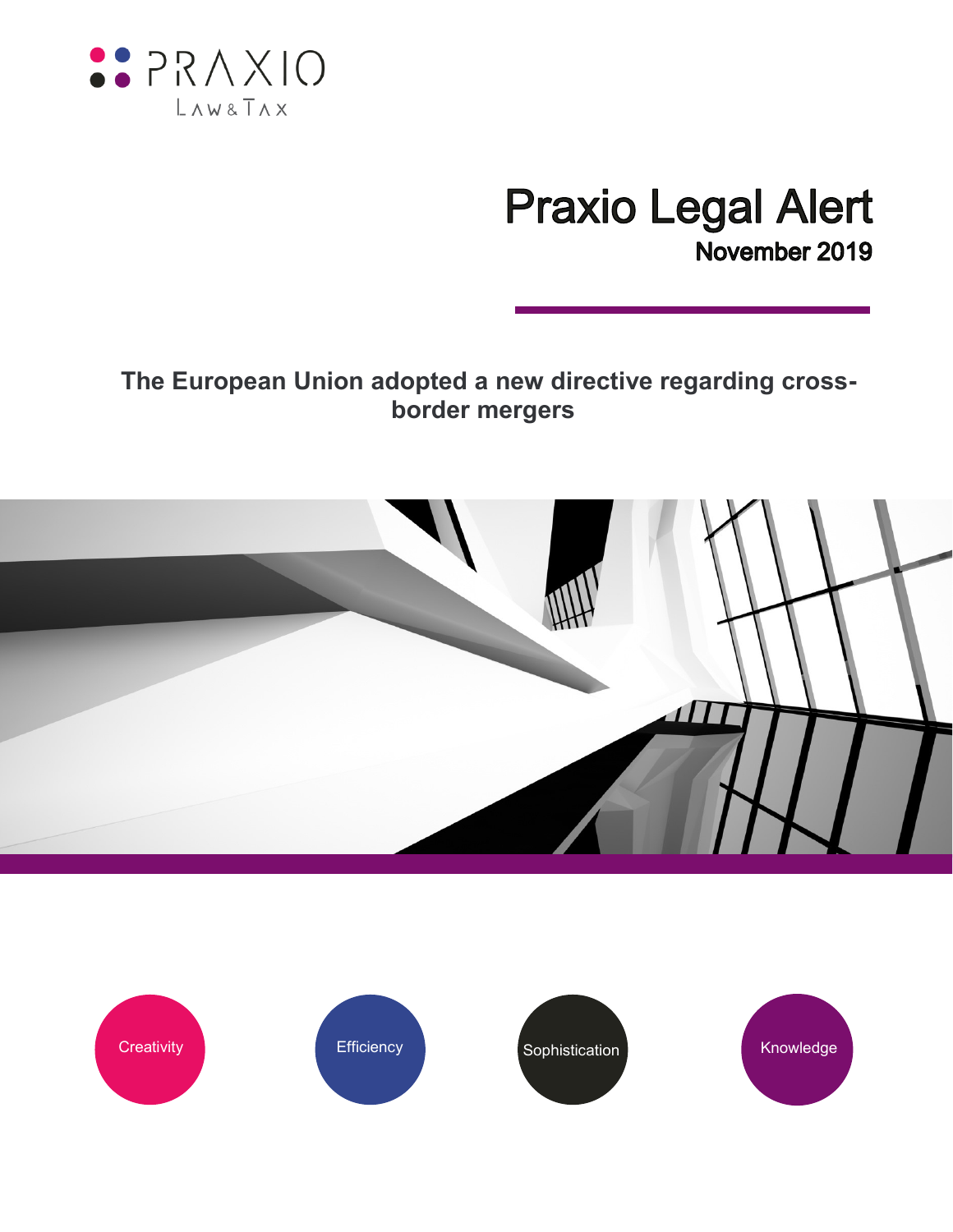

Following an agreement with the European Parliament earlier this year, the Council of the European Union adopted on the 18 November 2019 the Directive 2018/0114 amending Directive (EU) 2017/1132 as regards cross-border conversions, mergers and divisions (the "**Directive**").

The Chambre des députés now has 36 months to adopt the necessary measures for the implementation of the Directive into domestic law. This means that the text which will apply in Luxembourg is not yet finalized and may be subject to certain amendment and adaptation by the national legislator.

## **The benefits of the Directive**

According to figures made available by the European Commission<sup>1</sup> there are around 24 million companies in the EU, of which approximately 80% are limited liability companies. Around 98-99% of these limited liability companies are small and medium-sized enterprises. These enterprises will be affected by the upcoming measures.

The aim of the Directive is to remove unjustified barriers to EU companies' freedom of establishment in the EU and to facilitate EU companies' cross-border conversions, mergers and divisions (collectively, "**Cross-Border Operations**"), while at the same time providing adequate protection for stakeholders such as employees, creditors and members.

The Directive introduces comprehensive procedures for cross-border conversions and divisions and provides for additional rules on cross-border mergers of limited liability companies established in EU member States. It also offers further simplifications that will apply to all such operations. These include the possibility of speeding up the procedure by waiving reports for members and employees in the event that shareholders agree, or if the company or any of its subsidiaries do not have any employees.

The Directive sets out procedures to check the legality of Cross-Border Operations against the relevant national legislation and introduces a mandatory anti-abuse control procedure. The procedure will allow competent authorities, such as the Luxembourg notary, to block a cross-border operation when it is carried out for abusive or fraudulent purposes, i.e. when it is designed to evade or circumvent national or EU law or is intended for criminal purposes.<sup>2</sup>

The Directive provides for similar rules for Cross-Border Operations on employee participation rights. It also ensures that employees will be adequately informed and consulted about the expected impact of the operation.<sup>3</sup>

 $\overline{a}$ 

<sup>3</sup> Article 86e, 124 and 160e of the Directive.

<sup>1</sup> Council of the European Union (18 November 2019), press release, visited on: [https://www.consilium.europa.eu/en/press/press-releases/2019/11/18/eu-makes-it-easier-for-companies-to-restructure](https://www.consilium.europa.eu/en/press/press-releases/2019/11/18/eu-makes-it-easier-for-companies-to-restructure-within-the-single-market/)[within-the-single-market/](https://www.consilium.europa.eu/en/press/press-releases/2019/11/18/eu-makes-it-easier-for-companies-to-restructure-within-the-single-market/)

<sup>2</sup> Article 86m, 127 and 160m of the Directive.

Article 127-9 of the Directive : "Where the competent authority […] has serious doubts indicating that the cross-border merger is set up for abusive or fraudulent purposes leading to or aimed at the evasion or circumvention of Union or national law, or for criminal purposes […] The assessment for the purposes of this paragraph shall be conducted on a case-by-case basis, through a procedure governed by national law."

Article 124 of the Directive : "The administrative or management body of each of the merging companies shall draw up a report for members and employees explaining and justifying the legal and economic aspects of the cross-border merger, as well as explaining the implications of the cross-border merger for employees."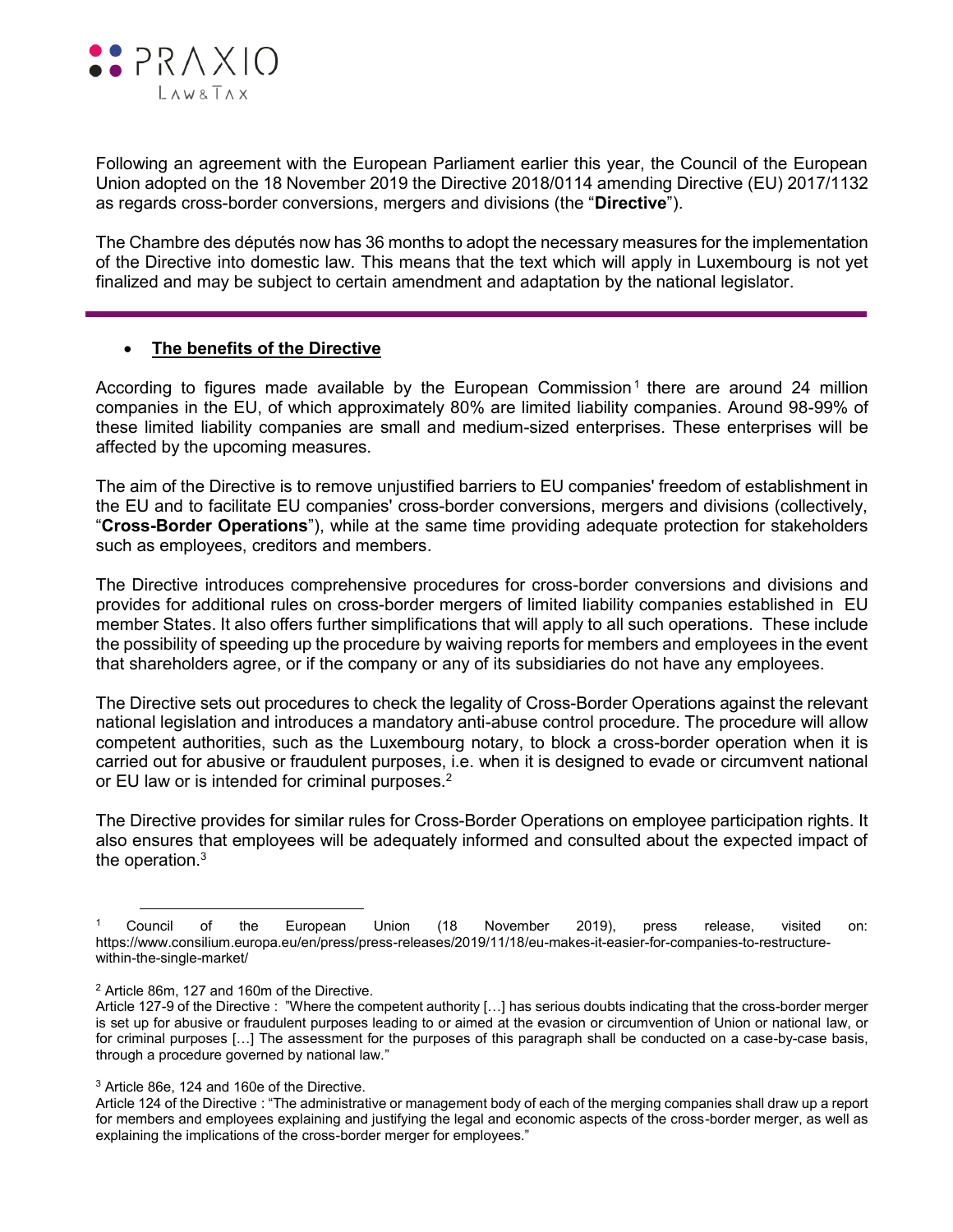

The protection of the right of minority and non-voting shareholders' rights would be enhanced. Indeed, members of a company who vote against the approval of the draft terms of the cross-border operation will have the right to dispose of their shares for adequate cash compensation<sup>4</sup> (the "**Withdrawal Right**").

Finally, the Directive encourages the use of digital tools throughout the cross-border operation. It will be possible to complete formalities, such as the issuance of the pre-operation certificate, online. All relevant information are planned to be exchanged through existing digitally interconnected business registers.

## **The drawbacks of the Directive**

In addition to the above described benefits, the Directive might have a negative impact on Cross-Border Operations. Indeed the increased protection given to certain stakeholders would result in introduction of more formalities.

With the new rules one can foresee that the European policy makers are trying to thwart the prevailing liberalism in cross-border operations and are suspicious regarding these operations within the EU. The EU therefore wants to add procedural requirements to de facto counter such liberalism.

Under the Directive, the regime for divisions is aligned with the mergers regime, which is the heaviest of the three existing ones (requirement of a draft terms of the cross-border division,<sup>5</sup> notary certificate, expert report) and will therefore be subject to more detailed and complicated requirements than before. The common draft terms of the cross-border merger is still a mandatory requirement and need to be prepared and remain similar to the current one. In addition to the this common draft terms, the Directive also requires the drafting of a report regarding the employees of the companies.

Moreover, the new Withdrawal Right might be a barrier to a merger because of this compensation has to be paid by the company, which implies additional costs for the operation. The Withdrawal Right raises other issues. The Withdrawal Right would also constitute a blocker of a Cross-Border Operation if a shareholder exercises its withdrawal tight but the relevant company does not have sufficient funds to pay the compensation.

As mentioned above, the Directive sets out procedures to check the legality of Cross-Border Operations. In Luxembourg, this check will be made by the notary. In practice, how will the notary do this and with which means? The new checks will hence add a new step to the Cross-Border Operations and render them more complex.

 $\overline{a}$ 

<sup>4</sup> Article 86i, 126a and 160i of the Directive.

Article 126a of the Directive: "[…] the members of the merging companies who voted against the approval of the common draft-terms of the cross-border merger have the right to dispose of their shares for adequate cash compensation, […] as a result of the merger they would acquire shares in the company resulting from the merger which would be governed by the law of a Member State other than the Member State of their respective merging company."

<sup>5</sup> Article 160f of the Directive: "Member States shall ensure that an independent expert examines the draft terms of the crossborder division and draws up a report for members."